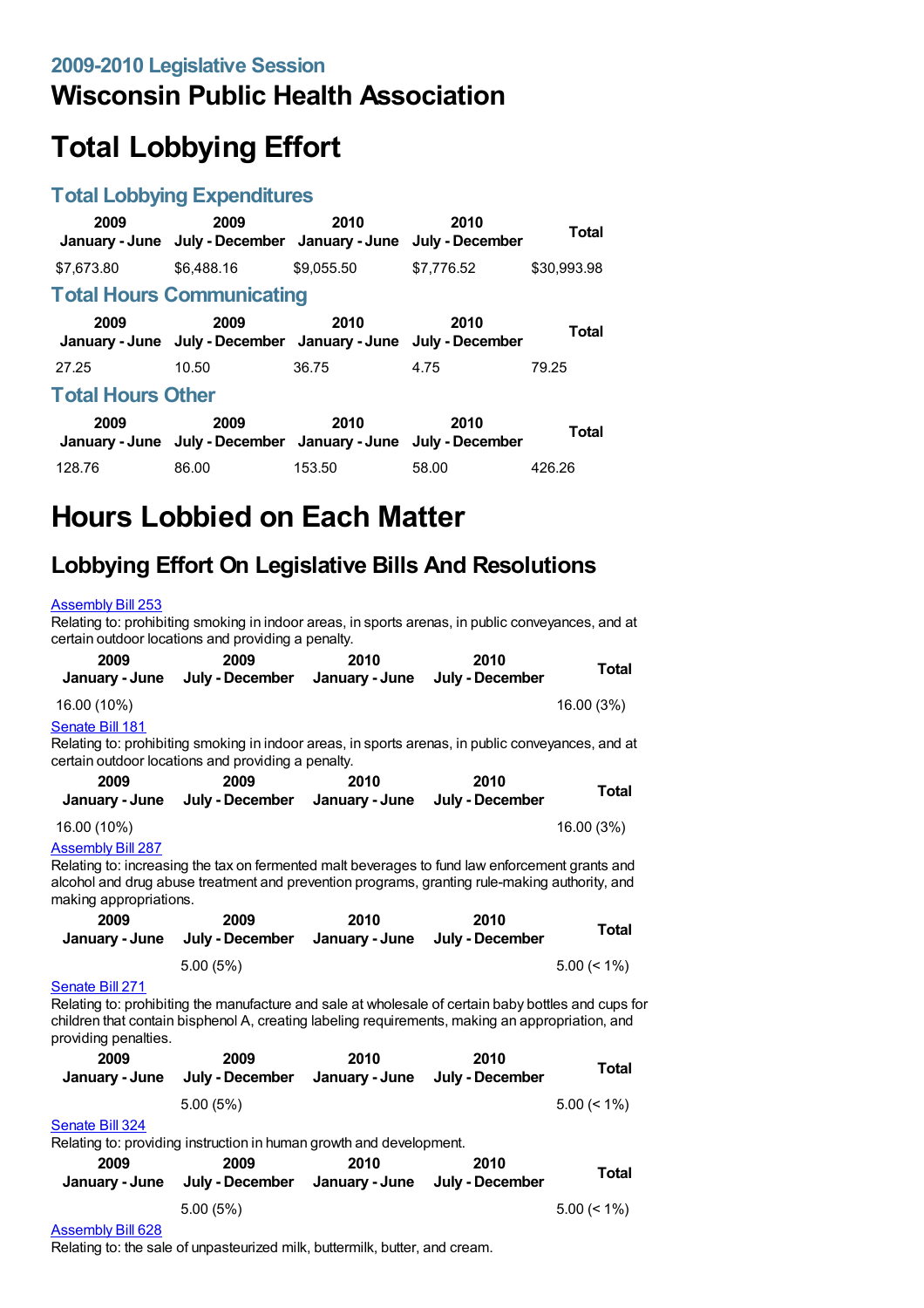| 2009<br>January - June                                                        | 2009<br>July - December                                                                                  | 2010<br>January - June | 2010<br>July - December | <b>Total</b>   |
|-------------------------------------------------------------------------------|----------------------------------------------------------------------------------------------------------|------------------------|-------------------------|----------------|
|                                                                               | 5.00(5%)                                                                                                 |                        |                         | $5.00 \le 1\%$ |
| <b>Assembly Bill 381</b>                                                      |                                                                                                          |                        |                         |                |
|                                                                               | Relating to: decreasing the discount on amounts paid for tax stamps on cigarettes.                       |                        |                         |                |
| 2009                                                                          | 2009                                                                                                     | 2010                   | 2010                    | <b>Total</b>   |
| January - June                                                                | July - December                                                                                          | January - June         | July - December         |                |
|                                                                               | 10.00 (10%)                                                                                              |                        |                         | 10.00 (2%)     |
| Senate Bill 362<br>abuse problems.                                            | Relating to: health insurance coverage of nervous and mental disorders, alcoholism, and other drug       |                        |                         |                |
| 2009<br>January - June                                                        | 2009<br>July - December                                                                                  | 2010<br>January - June | 2010<br>July - December | <b>Total</b>   |
|                                                                               |                                                                                                          | 19.00 (10%)            |                         | 19.00 (4%)     |
| Senate Bill 414                                                               | Relating to: school nurses and the administration of drugs to pupils.                                    |                        |                         |                |
| 2009                                                                          | 2009                                                                                                     | 2010                   | 2010                    |                |
| January - June                                                                | July - December                                                                                          | January - June         | July - December         | <b>Total</b>   |
|                                                                               |                                                                                                          | 19.00 (10%)            |                         | 19.00 (4%)     |
| Senate Bill 460<br>trichomoniasis.                                            | Relating to: prescriptions for antimicrobial drugs for treatment of chlamydial infections, gonorrhea, or |                        |                         |                |
| 2009<br>January - June                                                        | 2009<br>July - December                                                                                  | 2010<br>January - June | 2010<br>July - December | <b>Total</b>   |
|                                                                               |                                                                                                          | 19.00 (10%)            |                         | 19.00 (4%)     |
| Senate Bill 434                                                               | Relating to: the sale of unpasteurized milk, buttermilk, butter, and cream.                              |                        |                         |                |
| 2009                                                                          | 2009                                                                                                     | 2010                   | 2010                    |                |
| January - June                                                                | July - December                                                                                          | January - June         | July - December         | <b>Total</b>   |
|                                                                               |                                                                                                          | 38.00 (20%)            |                         | 38.00 (8%)     |
| Lobbying Effort On Budget Bill Subjects<br><b>Revenue: Tax Administration</b> |                                                                                                          |                        |                         |                |
|                                                                               |                                                                                                          |                        |                         |                |

| 2009<br>January - June                    | 2009<br>July - December | 2010<br>January - June | 2010<br>July - December | <b>Total</b> |
|-------------------------------------------|-------------------------|------------------------|-------------------------|--------------|
| 8.00(5%)                                  |                         |                        |                         | 8.00(2%)     |
| <b>Public Instruction: Revenue Limits</b> |                         |                        |                         |              |
| 2009<br>January - June                    | 2009<br>July - December | 2010<br>January - June | 2010<br>July - December | <b>Total</b> |
| 16.00 (10%)                               |                         |                        |                         | 16.00 (3%)   |
| <b>Health and Family Services: Health</b> |                         |                        |                         |              |
| 2009<br>January - June                    | 2009<br>July - December | 2010<br>January - June | 2010<br>July - December | <b>Total</b> |
| 47.00 (30%)                               |                         |                        |                         | 47.00 (9%)   |

## **Lobbying Effort On Topics Not Yet Assigned A Bill Or Rule Number**

| <b>Smoke-Free Workplace Act</b>                                                   |                         |                        |                         |              |  |  |
|-----------------------------------------------------------------------------------|-------------------------|------------------------|-------------------------|--------------|--|--|
| 2009<br>January - June                                                            | 2009<br>July - December | 2010<br>January - June | 2010<br>July - December | <b>Total</b> |  |  |
| 7.80(5%)                                                                          |                         |                        |                         | 7.80(2%)     |  |  |
| Development and drafting of issues relating to the 2009-11 executive budget bill. |                         |                        |                         |              |  |  |
| 2009<br>January - June                                                            | 2009<br>July - December | 2010<br>January - June | 2010<br>July - December | Total        |  |  |
| 7.80 (5%)                                                                         |                         |                        |                         | 7.80 (2%)    |  |  |